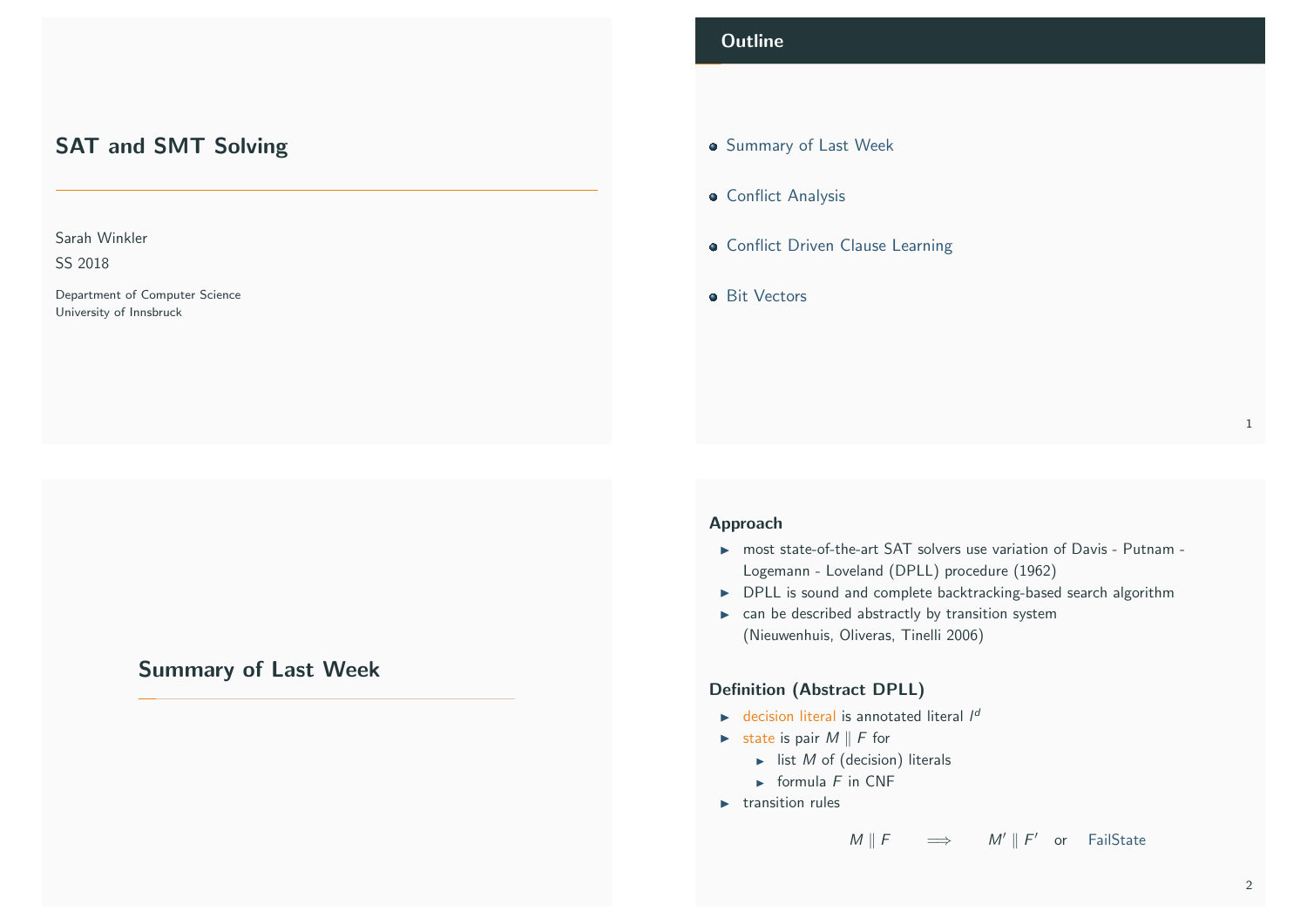### Definition (DPLL Transition Rules)

- $\triangleright$  unit propagation  $M \parallel F$ ,  $C \lor I \implies M I \parallel F$ ,  $C \lor I$ if  $M \models \neg C$  and l is undefined in M
- $\triangleright$  pure literal  $M \parallel F \implies M \parallel F$ if  $l$  occurs in  $F$  but  $l^c$  does not occur in  $F$ , and  $l$  is undefined in  $M$
- $\triangleright$  decide M || F  $\implies$  M || F if  $l$  or  $l^c$  occurs in  $F$ , and  $l$  is undefined in  $M$
- ► backtrack  $M \parallel f, C \implies M \parallel F, C$ if M  $I^d$  N  $\models \neg C$  and N contains no decision literals
- $\triangleright$  fail M || F, C  $\implies$  FailState if  $M \models \neg C$  and M contains no decision literals
- <span id="page-1-0"></span> $\triangleright$  backjump  $M \downarrow^d N \parallel F, C \implies M \downarrow^d \parallel F, C$ if M  $I^d$   $N \vDash \neg C$  and  $\exists$  clause  $C' \vee I'$  such that
	- $\blacktriangleright$   $F, C \models C' \vee C$ backjump clause
	- $\triangleright$   $M \models \neg C'$  and l' is undefined in M, and l' or l'<sup>c</sup> occurs in F or in M l<sup>d</sup> N 3

# [Conflict Ana](#page-1-0)lysis

### Definition

basic DPLL  $\beta$  consists of unit propagation, decide, fail, and backjump

Theorem (Termination) there are no infinite derivations  $\Vert F \Vert \Longrightarrow_B S_1 \Longrightarrow_B S_2 \Longrightarrow_B \ldots$ 

### Theorem (Correctness)

for derivation with final state  $S_n$ :

$$
\parallel F\quad \Longrightarrow_{\mathcal{B}}\quad \ S_1\quad \Longrightarrow_{\mathcal{B}}\quad \ S_2\quad \Longrightarrow_{\mathcal{B}}\quad \ \ldots\quad \Longrightarrow_{\mathcal{B}}\quad \ S_n
$$

- $\triangleright$  if  $S_n =$  FailState then F is unsatisfiable
- If  $S_n = M \parallel F'$  then F is satisfiable and  $M \vDash F$

### **Outline**

- **•** Summary of Last Week
- **Conflict Analysis**
- **Conflict Driven Clause Learning**
- **Bit Vectors**

4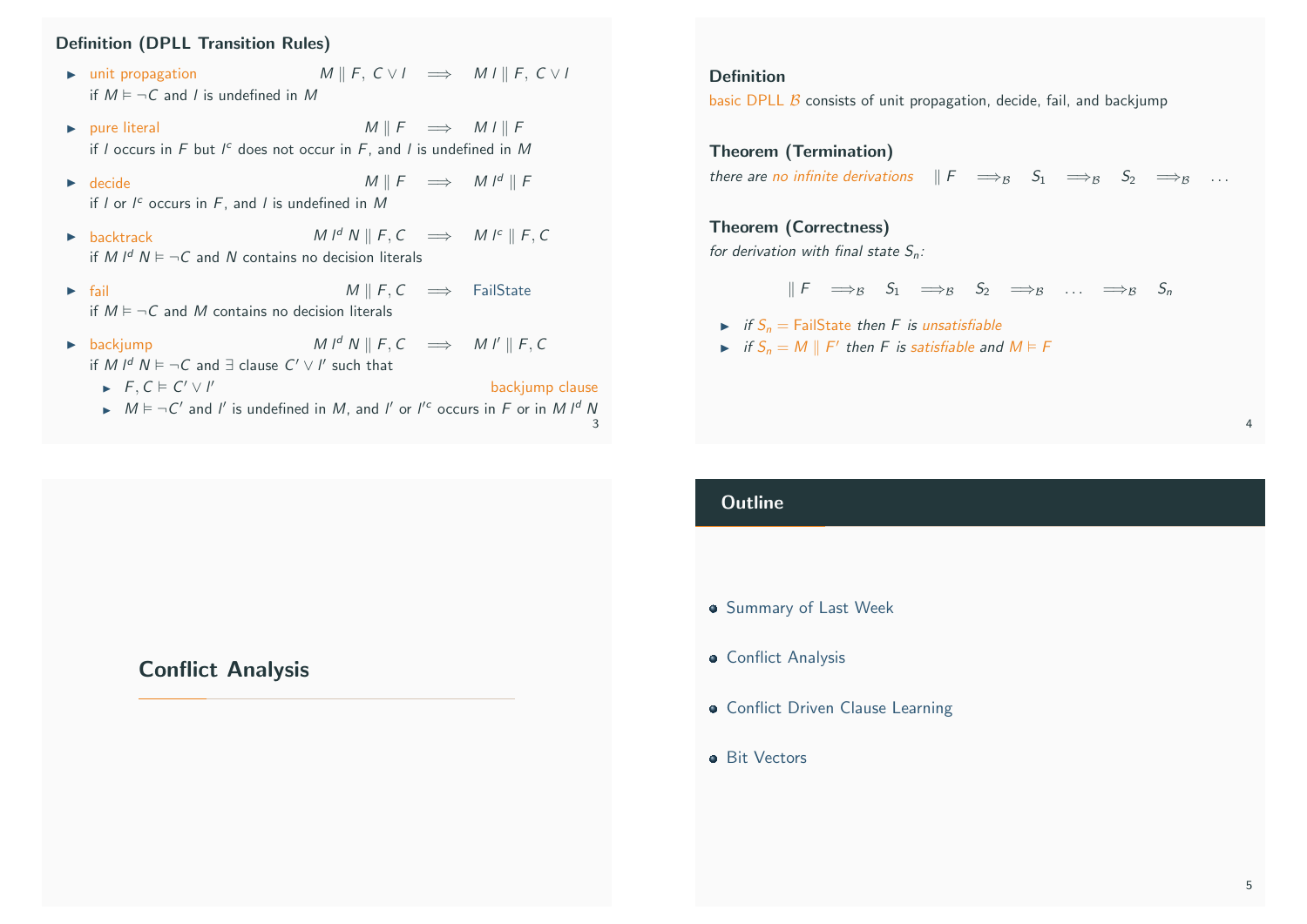### Backjump: Idea

- **►** backjump clause  $C' \vee I'$  is entailed by formula (magically detected)
- riangleright prefix  $M$  of current literal list entails  $\neg C'$ , so  $I'$  must be true

### Backjump to Definition

 $\triangleright$  backjump  $M \downharpoonright^d N \parallel F, C \implies M \upharpoonright^d \parallel F, C$ 

backjump clause

if M  $I^d$   $N \vDash \neg C$  and  $\exists$  clause  $C' \vee I'$  such that

- $\blacktriangleright$   $F, C \models C' \vee I$
- $\triangleright$   $M \models \neg C'$  and l' is undefined in M, and l' or l'<sup>c</sup> occurs in F or in M l<sup>d</sup> N

### Example

 $1^d$  2  $3^d$  4 $^d$   $\overline{5}$   $\parallel$   $\overline{1}$   $\vee$  2,  $\overline{1}$   $\vee$   $\overline{3}$   $\vee$  4  $\vee$  5,  $\overline{2}$   $\vee$   $\overline{4}$   $\vee$   $\overline{5}$ ,  $\overline{4}$   $\vee$   $\overline{5}$ ,  $\overline{4}$   $\vee$   $\overline{5}$   $\vee$   $\overline{6}$   $\overline{4}$   $\vee$   $\overline{5}$   $\implies 1^d\, 2\, \overline{5}\parallel \overline{1}\vee 2,\, \overline{1}\vee \overline{3}\vee 4\vee 5,\, \overline{2}\vee \overline{4}\vee \overline{5},\, 4\vee \overline{5},\, \overline{4}\vee 5,\, \overline{1}\vee \overline{5}\vee 6,\, \overline{2}\vee \overline{5}\vee \overline{6}$  $M = 1^d 2$   $I = 3$   $N = 4^d \overline{5}$   $C = \overline{4} \vee 5$   $C' = \overline{1}$   $I' = \overline{5}$  $\blacktriangleright \quad 1^d \; 2 \; 3^d \; 4^d \; \overline{5} \; \vDash \; \neg(\overline{4} \vee 5)$ **►** backjump clause  $C' \vee l' = \overline{1} \vee \overline{5}$  satisfies  $\varphi \models C' \vee l'$  $\triangleright$   $1^d$  2  $\triangleright$  1 and 5 is undefined in 1<sup>d</sup> 2 but occurs in formula 6

### Desirable Properties of Backjump Clauses

- $\blacktriangleright$  [small](#page-0-0)
- $\blacktriangleright$  should trigger progress

### [How to Dete](#page-1-0)rmine Backjump Clauses?

- $\blacktriangleright$  [implication graph](#page-4-0)
- resolution

### **Outline**

- **Summary of Last Week**
- **Conflict Analysis**
- **Conflict Driven Clause Learning**
- **Bit Vectors**

# Example: Implication Graph

# $\varphi = (\overline{1} \vee \overline{2}) \wedge (\overline{1} \vee 2 \vee \overline{3}) \wedge (\overline{1} \vee 3 \vee 4) \wedge (\overline{4} \vee \overline{5} \vee \overline{6}) \wedge (\overline{5} \vee 6 \vee 7) \wedge$  $({\overline{7}} \vee 8 \vee {\overline{9}} \vee 10) \wedge ({\overline{10}} \vee {\overline{11}}) \wedge ({\overline{10}} \vee 12) \wedge ({\overline{12}} \vee {\overline{13}}) \wedge (6 \vee 11 \vee 13)$



| literal         | reason                                             |
|-----------------|----------------------------------------------------|
| 1               | decision                                           |
| $\overline{2}$  | $\overline{1} \vee \overline{2}$                   |
|                 | $\overline{1} \vee 2 \vee \overline{3}$            |
| $\overline{4}$  | $\overline{1} \vee 3 \vee 4$                       |
| 5               | decision                                           |
| $\overline{6}$  | $\overline{4} \vee \overline{5} \vee \overline{6}$ |
| $\overline{7}$  | $\overline{5} \vee 6 \vee 7$                       |
| $\overline{8}$  | decision                                           |
| $\mathsf{Q}$    | decision                                           |
| 10              | $\overline{7} \vee 8 \vee \overline{9} \vee 10$    |
| 11              | $\overline{10} \vee \overline{11}$                 |
| 12              | $\overline{10} \vee 12$                            |
| $\overline{13}$ | $\overline{12} \vee \overline{13}$                 |
|                 | $\overline{\overline{3}}$                          |

8

7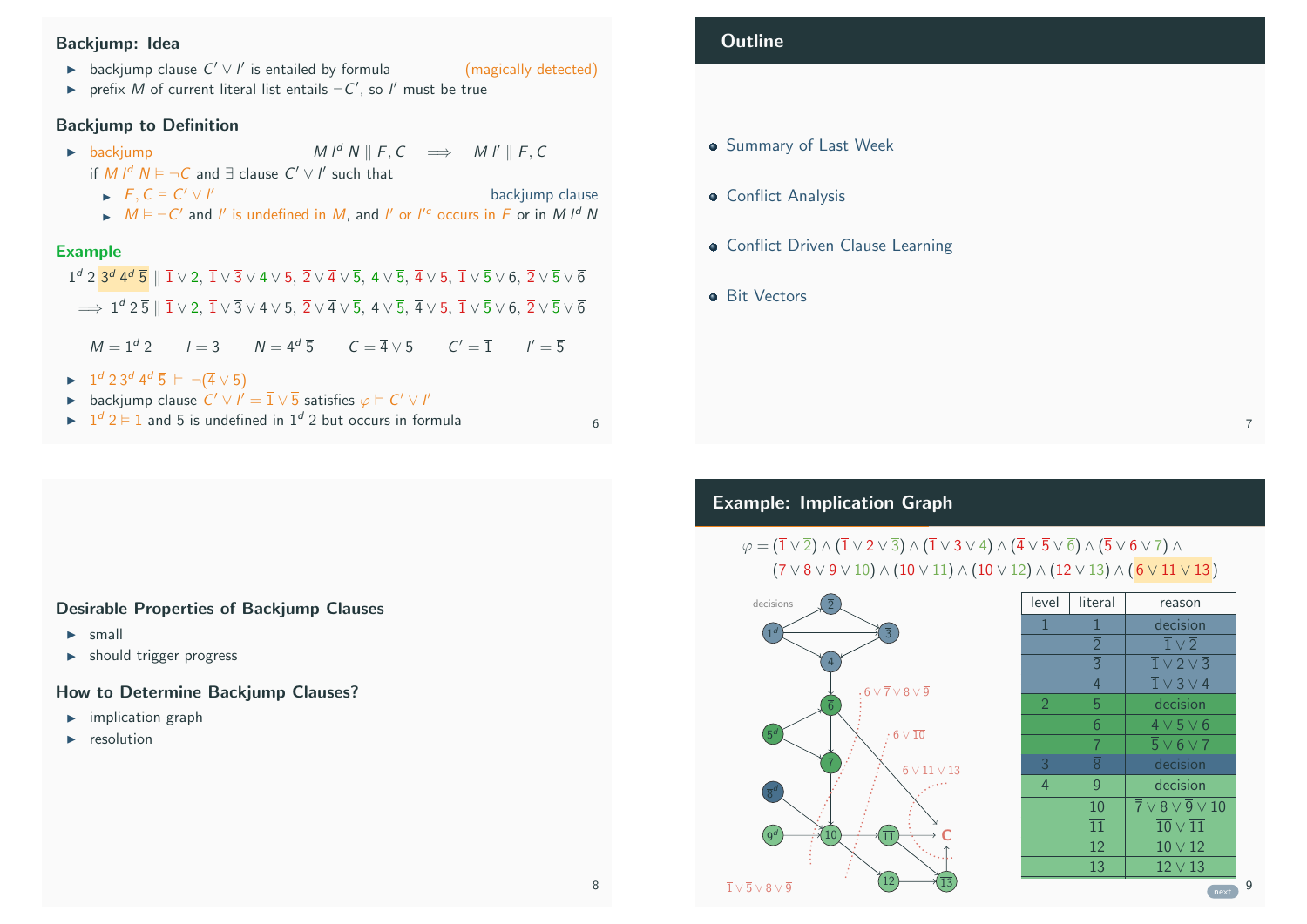### What to Learn from That?

#### **Definitions**

- $\triangleright$  cut of implication graph has at least all decision literals on the left, and at least the conflict node on the right
- Iteral *I* in implication graph is unique implication point (UIP) if all paths from last decision literal to conflict node go through /
- $\triangleright$  first UIP is UIP closest to conflict node

### Key Observations

- ► if  $l_1 \to l'_1, \ldots, l_k \to l'_k$  are cut edges then  $l_1^c \vee \cdots \vee l_k^c$  is entailed clause
- $\blacktriangleright$  last decision literal is UIP

### Example

- $\blacktriangleright$   $\overline{1} \vee \overline{5} \vee 8 \vee \overline{9}$
- $\blacktriangleright$  6  $\vee$  11  $\vee$  13
- $\blacktriangleright$  6  $\vee$  10
- $\rightarrow 6 \vee \overline{7} \vee 8 \vee \overline{9}$
- $\triangleright$  UIPs are 9 and 10
- $\blacktriangleright$  first UIP is 10

### Resolution

#### Remarks

- $\triangleright$  keeping track of implication graph is too expensive in practice
- $\triangleright$  compute clauses associated with cuts by resolution instead

### Definition (Resolution)

$$
\frac{C \vee I \qquad C' \vee \neg I}{C \vee C'}
$$

(assuming literals in clauses can be reordered)

### Example

$$
\frac{6\vee 11\vee 13 \qquad \overline{12}\vee \overline{13}}{6\vee 11\vee \overline{12}}
$$

### Definition (Implication Graph)

Consider DPLL derivation to  $\parallel F \quad \Longrightarrow_{\mathcal{B}}^* M \parallel F'.$ 

Implication graph is a directed acyclic graph constructed as follows:

- $\triangleright$  add node labelled / for  $\frac{1}{\vert \text{or former backjump clause}}$  M
- repeat until there is no change:  $\frac{1}{\sqrt{2}}$ 
	- if ∃ clause  $l_1 \vee \ldots l_m \vee l'$  in  $F''$ such that there are already nodes  $l_1^c, \ldots, l_m^c$ 
		- $\blacktriangleright$  add node  $I'$  if not yet present
	- **ightar and edges**  $I_i^c \rightarrow I'$  for all  $1 \leq i \leq m$  if not yet present
- **►** if  $\exists$  clause  $l'_1 \vee \cdots \vee l'_k$  in  $F'$  such that there are nodes  $l''_1$ <sup>c</sup>,...,  $l''_k$ 
	- $\blacktriangleright$  add conflict node labeled  $C$
	- add edges  $I_i'^c \rightarrow C$

#### potential backjump clause

#### Lemma

if edges intersected by cut are  $l_1 \to l'_1, \ldots, l_k \to l'_k$  then  $F' \vDash l_1^c \vee l'_k$ 

#### 11

### How to Derive Backjump Clause by Resolution

- $\triangleright$  set  $C_0$  to conflict clause
- In let *l* be last assigned literal such that  $I^c$  is in  $C_0$
- $\triangleright$  while *l* is no decision literal:
	- $\triangleright$   $C_{i+1}$  is resolvent of  $C_i$  and clause D that led to assignment of l
	- In let *l* be last assigned literal such that  $I^c$  is in  $C_{i+1}$

#### **Observation**

every  $C_i$  corresponds to cut in implication graph

#### Example

 $C_0 = 6 \vee 11 \vee 13$  $\blacktriangleright$   $C_1 = 6 \vee 11 \vee \overline{12}$  $\blacktriangleright$   $C_2 = 6 \vee 11 \vee \overline{10}$  $C_3 = 6 \vee \overline{10}$  $\blacktriangleright$   $C_4 = 6 \vee \overline{7} \vee 8 \vee \overline{9}$  $6 \vee 11 \vee 13$   $\overline{12} \vee \overline{13}$  $6 \vee 11 \vee \overline{12}$   $\overline{10} \vee 12$  $\overline{10}$  10  $\overline{10}$  8 √ 9  $\overline{10}$ 

10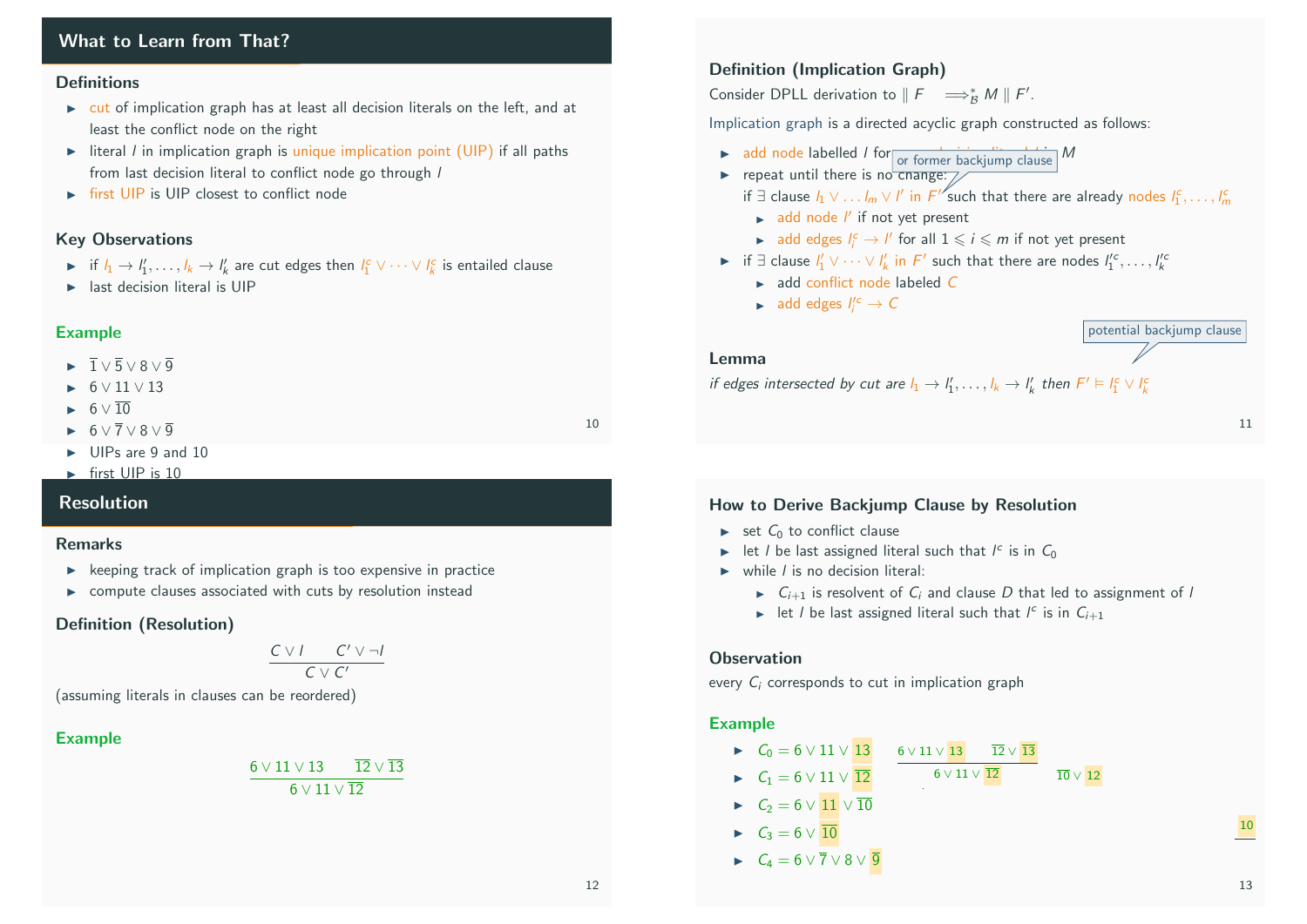# Conflict Driven Clause Learning

#### **Observations**

- $\rightarrow$  adding backjump clause to formula helps to prune search space (learning)
- $\rightarrow$  if progress is too slow according to some measure, restart procedure: due to learned clauses heuristics will lead to different proof search

### Definition (DPLL with Learning and Restarts)

DPLL with learning and restarts  $R$  extends system  $B$  by following three rules:

- $\triangleright$  learn M || F  $\implies$  M || F, C if  $F \models C$  and all atoms of C occur in M or F
- $\triangleright$  forget M || F, C  $\implies$  M || F if  $F \models C$
- $\triangleright$  restart M || F  $\implies$  || F

#### <span id="page-4-0"></span>Theorem (Termination)

any derivation  $\Vert F \Vert \Longrightarrow_R S_1 \Longrightarrow_R S_2 \Longrightarrow_R$  ... is finite if

- $\rightarrow$  it contains no infinite subderivation of learn and forget steps, and
- $\triangleright$  restart is applied with increasing periodicity

### The[orem \(Correctness\)](#page-4-0)

for derivation with final state  $S_n$ :

 $\parallel F \implies_R S_1 \implies_R S_2 \implies_R \ldots \implies_R S_n$ 

- $\triangleright$  if  $S_n =$  FailState then F is unsatisfiable
- if  $S_n = M \parallel F'$  then F is satisfiable and  $M \vDash F$

Bit Vectors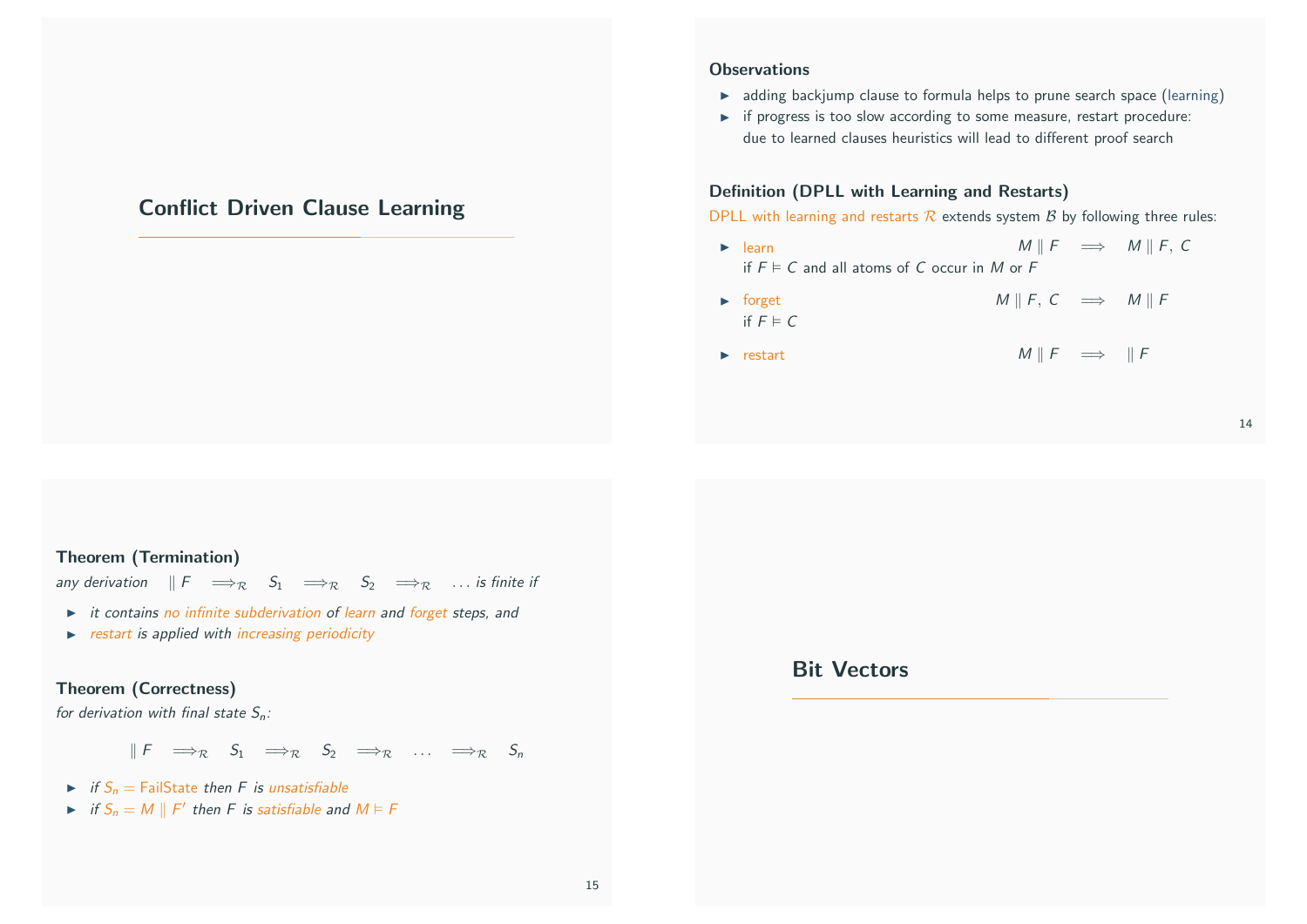#### **• Summary of Last Week**

- **Conflict Analysis**
- **Conflict Driven Clause Learning**

#### **a** Bit Vectors

16

### More Cryptanalysis using SAT

- $\triangleright$  collision attacks (preimage attacks) for current hash functions such as MD4, MD5, SHA-256, CryptoHash, Keccak, . . .
- $\triangleright$  exhibit classes of weak keys (or prove their absence) for block ciphers such as IDEA, WIDEA-n, or MESH-8
- $\triangleright$  [solve inversion pr](#page-0-0)oblems, e.g. for 20 bit DES key
- $\blacktriangleright$  reason about crypto primitives
- $\blacktriangleright$  [help prov](#page-1-0)e complexity bounds of certain operations

### [Tools for SAT/SMT-Base](#page-4-0)d Cryptanalysis

- $\blacktriangleright$  CryptoMiniSat
- **[CryptoSM](#page-0-1)T**
- **[Trans](#page-0-1)alg**
- I [. . .](#page-0-1)

## Application: Collision Attacks using SAT

#### Cryptographic Hash Functions

- Foryptographic hash function f is one-way hash function (SHA-1, MD5, ...)
- $\triangleright$  considered infeasible to invert, and to find messages with same hash
- $\triangleright$  problem: hash collisions



#### Collision Attack Scenario



 $\triangleright$  Malloy aims to send malicious document to Bob pretending it be from Alice

# **Bit Blasting**

### Representing Characters as Bit Vectors  $E_{\rm p}$  commission and  $E_{\rm p}$  and  $E_{\rm r}$  and  $E_{\rm r}$  and  $E_{\rm r}$  and  $E_{\rm r}$

- $\triangleright$  ASCII character a is representable as bit vector for char of 8 bits: using propositional variables  $a_0, \ldots, a_6$  write a as  $\frac{|0|}{a_6}$  as  $a_4$  as  $a_3$   $a_1$   $a_2$   $a_1$   $a_0$
- $\triangleright$  a<sub>0</sub> is least significant bit, so e.g.  $C = \text{asci}(67)$  is  $\boxed{0 \mid 1 \mid 0 \mid 0 \mid 0 \mid 1 \mid 1}$

### Ingredients of (Cryptographic) Hash Functions

- $\blacktriangleright$  hash functions operate on character strings
- $\triangleright$  string of length *n* representable as bit vector of *n* chars (8*n* bits)
- $\triangleright$  common operations in hash functions are
	- ► bitwise XOR ⊕ A addition + I shifts

#### Example (Rotation Hash)

```
def rotation_hash(s):
 h = 0for i in range(0,len(s)):
    h = (h \ll 4) (h \gg 28) \sim ord(s[i])
  return h
```